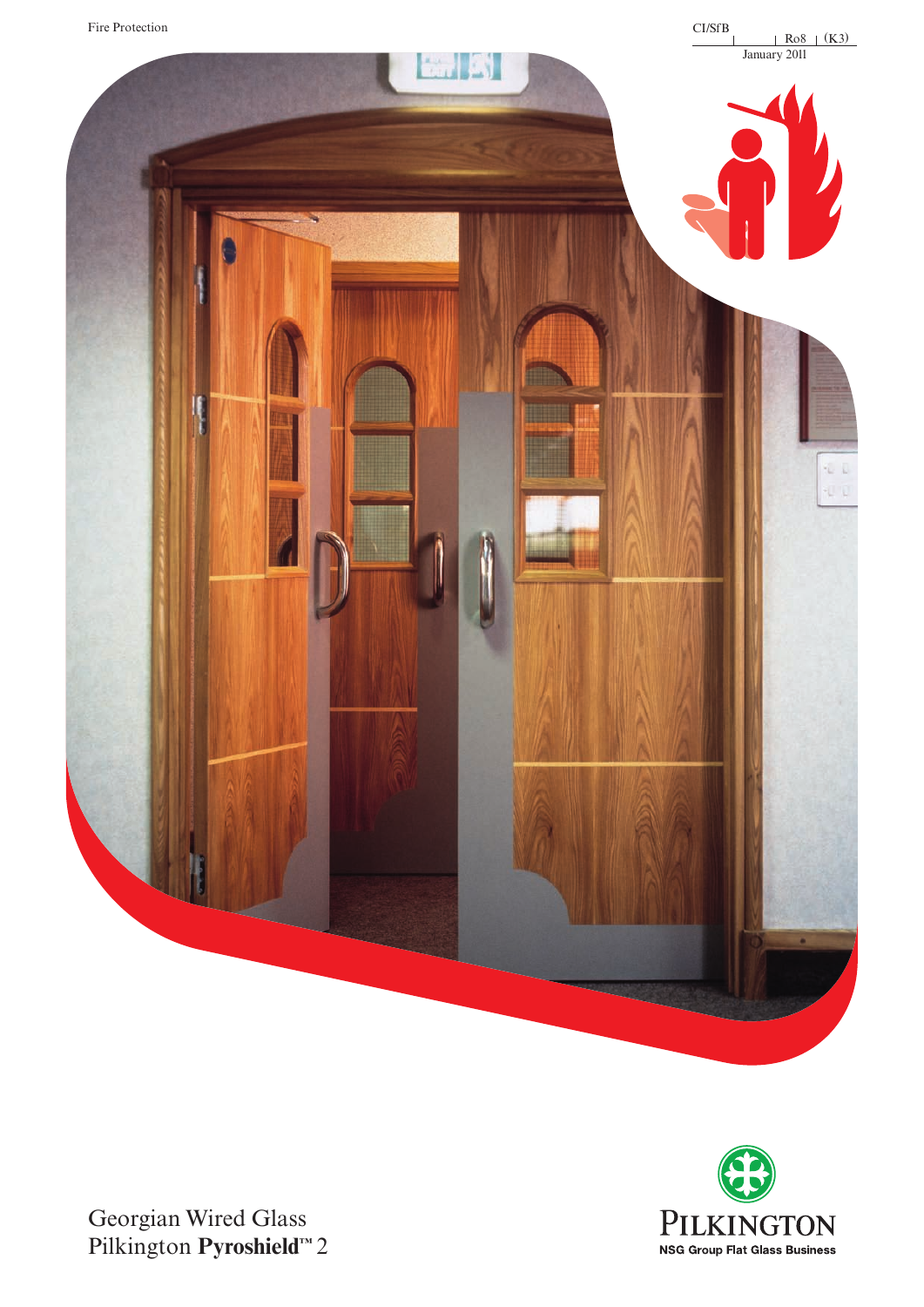

#### Note:

Pilkington **Pyroshield™** 2 Texture must not be used in impact safety critical locations larger than 0.5 m2 in area and where the smallest dimension is over 250 mm e.g. door panels and side panels. Reference Approved Document N.

# Pilkington **Pyroshield™** 2 Traditional Georgian Wired. Tried. Tested. Trusted.

#### **Pilkington and fire protection**

Pilkington has a formidable track record in fire-resistant glass, being at the forefront of innovation since 1896 with the introduction of wired glass. We continue to lead developments, combining the best of traditional technology with the new. Through our focus on R&D we continue to strive for fit-for-purpose products that can be relied upon in a fire. That is why our current range of fire-resistant glass not only meets regulatory guidance and new European standards but also keeps in touch with the latest insurance and industry needs, as well as developments in the practice of risk-based design.

#### **Introducing**

Pilkington **Pyroshield™** 2 is a monolithic glass containing an integral wire mesh within the body of the glass. It offers reliable and robust integrity fire-resistant performance in a wide range of applications, including doors, screens, fanlights and overhead glazing. It can be used in internal and external situations. Pilkington **Pyroshield™** is a recognised name, with a good track record in fire testing, offering exceptional value for money. That is why it is still one of the most popular of fire-resistant glass types.

- <sup>l</sup>Pilkington **Pyroshield™** 2 Safety Clear
- <sup>l</sup>Pilkington **Pyroshield™** 2 Texture

## **What is integrity fire-resistance?**  BS EN 13501-2: 2007

"Integrity is the ability of the element of construction that has a separating function, to withstand fire exposure to one side only, without the transmission of fire to the unexposed side as a result of the passage of flames or hot gases."

#### **Pilkington Pyroshield™ 2 and fire safety**

The function of the wire mesh is to hold the glass together when exposed to fire, which it does reliably and robustly until the glass melts. Pilkington **Pyroshield™** 2 is therefore an ideal fire-resistant glass for use in glazing along, and giving access to, escape routes, in accordance with the underlying principle for UK fire safety, allowing prompt escape before conditions become untenable.

### **Product benefits:**

- **•** Available in clear or textured versions, for vision or obscuration respectively
- <sup>l</sup>Readily available, and easy to handle, stock, cut and glaze
- <sup>l</sup>Pilkington **Pyroshield™** 2 Safety Clear suitable for use in fire and non-fire applications where an impact safety classification is required
- **•** Fire performance not sensitive to edge cover
- Wires act as a visual deterrent to would-be intruders
- **Maintains integrity when sprayed with water** (unlike many fire-resistant glass types)

#### **Summary:**

- <sup>l</sup>Well recognized fire-resistant glass
- <sup>l</sup>Approved for 30 minutes in a range of popular fire-resistant glazing systems with various sealants
- <sup>l</sup>Applicable to a wide range of different screens and doors, both timber and steel systems
- **•** Independently tested and approved by UK notified bodies
- <sup>l</sup>Certifire Certificate CF 718
- <sup>l</sup>Pilkington **Pyroshield™** 2 Safety Clear tested and approved for 60 minutes integrity in timber frames, in specified sizes and glazing systems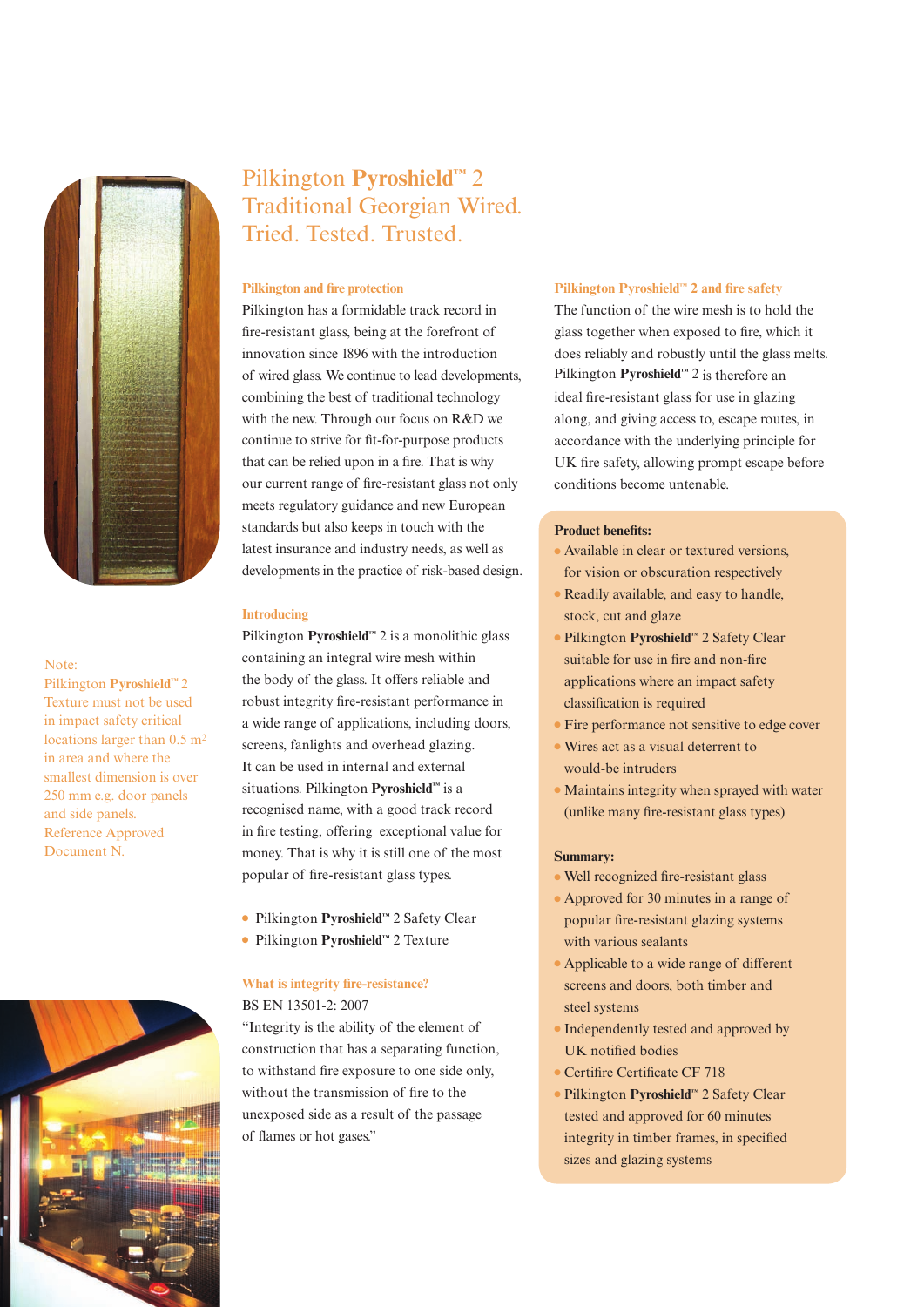#### **Choosing the right glass for your application**

It is extremely important that the right product is specified for the right application. Our highly experienced specialist sales and technical teams can give you all the help and guidance you need, right from the outset. A range of support materials are also available to assist you along the way. For further details please e-mail us at pilkington@respond.uk.com or phone our helpline on 01744 692000.

#### **Systems thinking**

Fire-resistant glass must be correctly installed, with the appropriate glazing materials in a suitable fire-resistant frame, as approved. For the right choice of framing system and glass, make sure you tell us the nature of your application at the specification stage.

#### **Pilkington commitment**

We run continuous test programmes on our own test furnaces to evaluate and research developments in fire-resistant glazed systems, as well as regularly carrying out external tests to develop the range of plate sizes, glazing and system options. We also carry out our own internal product testing for other properties, such as impact, solar and acoustic insulation. This is backed by a major investment in technical resource and commitment that is only possible from a company of our size, reputation and experience.

#### **Thermal safety checks**

It is recommended that a thermal safety check is performed for external applications, for example, sloping installations or when used in Insulating Glass Units (IGUs) or secondary glazing.



### **Handling & Storage**

- <sup>l</sup>Store glass in dry conditions, out of direct sunlight, stacked upright and fully supported to prevent the glass from sagging or slipping
- <sup>l</sup>Glass should be stood on edge, on strips of wood, felt or other relatively soft material
- <sup>l</sup>Care should be taken to protect the glass, especially the edges, from impact damage (knocks, abrasions and excessive local pressure)
- <sup>l</sup>Upon receipt and before glazing, each plate should be checked for damage. Damaged glass should not be glazed
- <sup>l</sup>Water must not be allowed to reach the edges of stacked glass as it can be drawn between the plates by capillary action, causing surface deterioration
- <sup>l</sup>Glass on site must be protected from contamination (such as welding material, cement, plaster or adhesives)

Handling and glazing details are available at www.pilkington.co.uk/pyroshield2 or through our customer contact centre

For further details please e-mail us at pilkington@respond.uk.com or phone our customer contact centre on 01744 692000.

#### **Pilkington Specifire**

Pilkington Specifire is our online fire-resistant glass selection guide. It can guide you in making the right choice. Pilkington Specifire also takes you to copies of the main Pilkington fire test summaries. You can access Pilkington Specifire at www.pilkington.com/specifire.